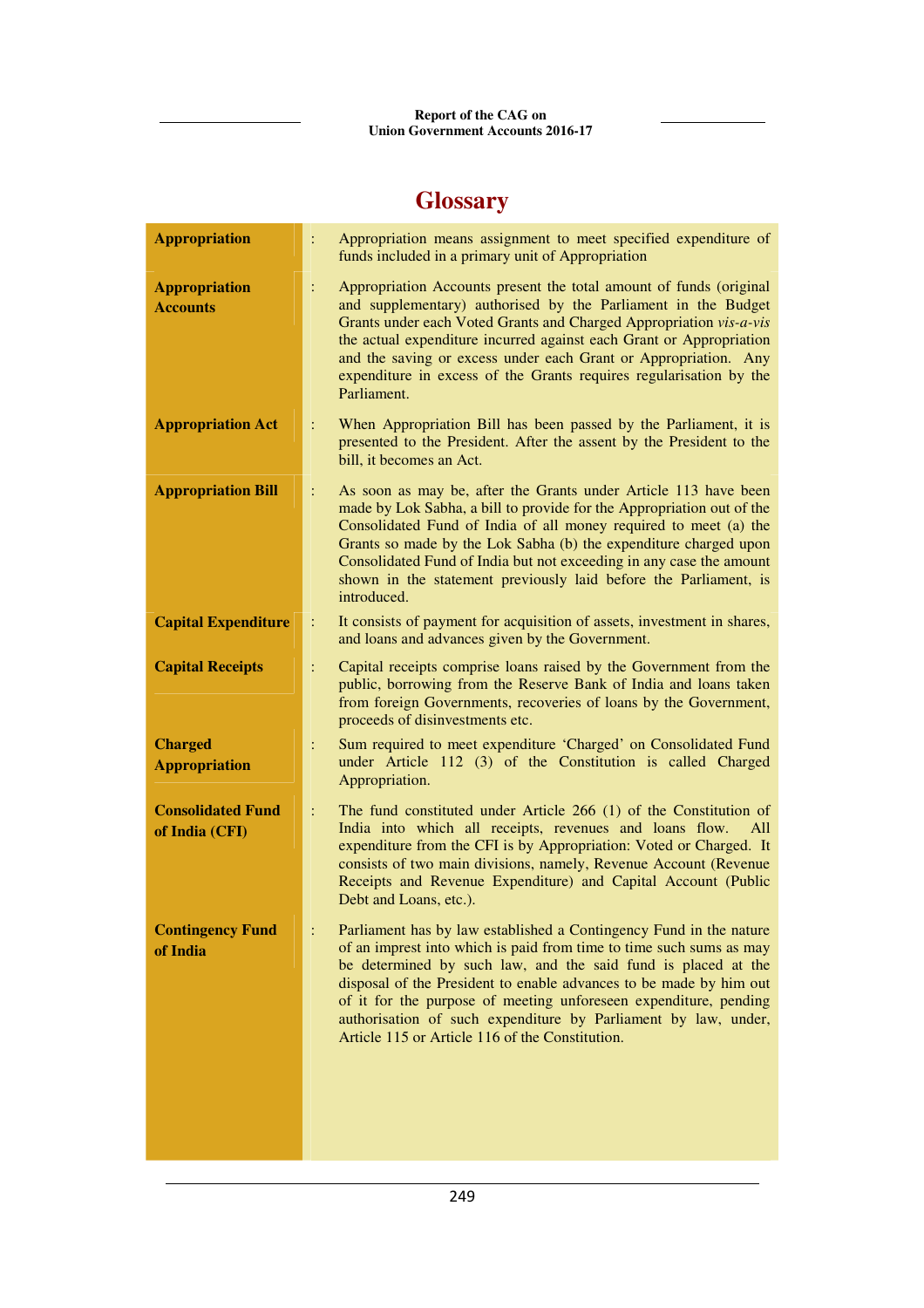| <b>PFMS</b> (formerly<br>known as CPSMS) |                     | The Public Financial Management System (formerly known as<br>Central Plan Scheme Monitoring System (CPSMS)) is a software<br>which is being implemented by the Office of Controller General of<br>Accounts in partnership with National Informatics Centre. The<br>software has established a common transaction-based on-line fund<br>management and payment system and MIS for the Plan Schemes of<br>Government of India. The platform has now been extended to State<br>Governments for effecting payments of plan funds received directly<br>at the State Treasuries.                                                                                                |
|------------------------------------------|---------------------|---------------------------------------------------------------------------------------------------------------------------------------------------------------------------------------------------------------------------------------------------------------------------------------------------------------------------------------------------------------------------------------------------------------------------------------------------------------------------------------------------------------------------------------------------------------------------------------------------------------------------------------------------------------------------|
| <b>Debt service</b>                      | ÷                   | Payments to creditor(s) of matured principal and of interest.<br>It<br>usually includes service charges, etc.                                                                                                                                                                                                                                                                                                                                                                                                                                                                                                                                                             |
| <b>Demand for Grants</b>                 | $\ddot{\cdot}$<br>÷ | Demand for Grants is for gross amount of expenditure to be incurred<br>and shows recoveries to be taken in reduction of expenditure<br>separately by way of footnotes, presented to Parliament at two levels.<br>The Demands for Grants are presented by the Ministry of Finance<br>along with the Annual Financial Statement. The Detailed Demands<br>for Grants are laid on the table of Lok Sabha by the concerned<br>Ministries a few days in advance of the discussion of respective<br>Ministry's Demand in that House.<br>As the Demands for Grants are for gross expenditure and the Annual<br>Financial Statement gives the net amount to be expended under each |
|                                          |                     | head, the total of the two should be reconciled after adjustment of the<br>recoveries taken in account in reduction of gross expenditure.                                                                                                                                                                                                                                                                                                                                                                                                                                                                                                                                 |
| e-lekha                                  | ÷                   | This is the electronic payment and accounting software solution for<br>the Civil Accounts with the objective of improving efficiency and<br>accuracy of accounting process. It provides a system of core<br>accounting with integration of daily, monthly and annual accounting<br>process for value added reporting and monitoring mechanism.                                                                                                                                                                                                                                                                                                                            |
| <b>Excess Grant</b>                      | $\ddot{\cdot}$      | where expenditure in individual 'segment'<br>cases,<br>ln<br>of<br>Grant/Appropriation, i.e. Revenue (Charged), Revenue (Voted),<br>Capital (Charged) and Capital (Voted) exceeds the authorisation as<br>such, the Grant/Appropriation is termed as excess Grant.                                                                                                                                                                                                                                                                                                                                                                                                        |
| <b>External Debt</b>                     | $\ddot{\cdot}$      | Debt contracted by the Government from abroad, mostly in foreign<br>currency viz., loan from World Bank, IBRD, IDA, etc.                                                                                                                                                                                                                                                                                                                                                                                                                                                                                                                                                  |
| <b>Fiscal Deficit</b>                    |                     | It is the excess of total expenditure including loans net of repayments<br>over revenue receipts and non-debt capital receipts. It also indicates<br>the total borrowing of the Government, and the increment to its<br>outstanding debt.                                                                                                                                                                                                                                                                                                                                                                                                                                 |
| <b>GDP</b> at Current<br><b>Prices</b>   | $\ddot{\cdot}$      | Gross Domestic Product at market prices indicates the value of all<br>final expenditure on the goods and services produced within the<br>country in a given period. The evaluation can be done at current<br>prices or at prices prevailing in a base year.                                                                                                                                                                                                                                                                                                                                                                                                               |
| <b>Internal Debt</b>                     | ÷                   | Internal Debt comprises regular loans from the public in India, also<br>termed 'Debt raised in India'. It is confined to loans credited to the<br>Consolidated Fund of India.                                                                                                                                                                                                                                                                                                                                                                                                                                                                                             |
| <b>Major Head</b>                        | $\ddot{\cdot}$      | The main unit of classification in accounts is known as Major Head.<br>A four digit code has been allotted to the Major Head, the first digit<br>indicating whether the major head is a Receipt head or Revenue<br>expenditure head or Capital expenditure head or Loan head.                                                                                                                                                                                                                                                                                                                                                                                             |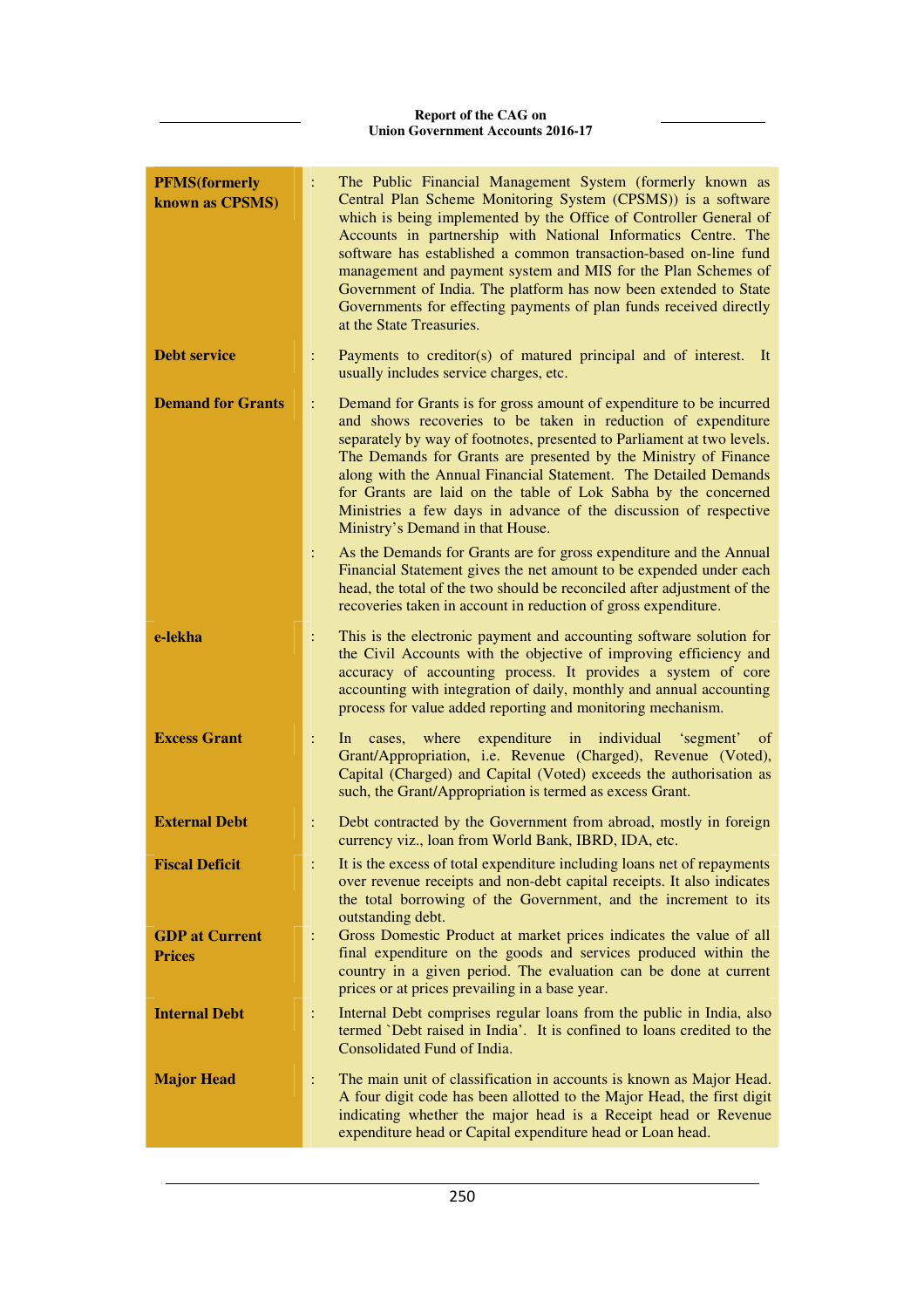| <b>Minor Head</b>                          | $\ddot{\cdot}$ | Three digit code has been allotted to the Minor Head starting from<br>"001" under each sub Major head/Major head (where there is no sub<br>major head).                                                                                                                                                                                                                                                                                                      |
|--------------------------------------------|----------------|--------------------------------------------------------------------------------------------------------------------------------------------------------------------------------------------------------------------------------------------------------------------------------------------------------------------------------------------------------------------------------------------------------------------------------------------------------------|
| <b>New Service</b>                         | ÷              | Refers to expenditure beyond certain limit arising out of a new policy<br>decision not brought to the notice of the Parliament earlier, including<br>a new activity or a new form of investment.                                                                                                                                                                                                                                                             |
| <b>New Instrument of</b><br><b>Service</b> | $\ddot{\cdot}$ | A large expenditure beyond a certain limit arising out of an important<br>expansion of an existing activity.                                                                                                                                                                                                                                                                                                                                                 |
| <b>Original Grant</b>                      | ÷              | The amount provided for any service in the 'Annual Financial<br>Statement' in a financial year is called original Grant or<br>Appropriation.                                                                                                                                                                                                                                                                                                                 |
| <b>Primary Deficit</b>                     | ÷              | Fiscal deficit minus interest payments gives primary deficit. It can be<br>interpreted as the excess of non-interest expenditure of the<br>government over its revenue receipts and non-debt capital receipts.                                                                                                                                                                                                                                               |
| <b>Public Account</b>                      | ÷              | All moneys other than those included in the Consolidated Fund,<br>received by or on behalf of Government of India, are credited to the<br>Public Account of India [Article 266 (2) of the Constitution of India].<br>It includes transactions relating to 'debt' other than those included in<br>the Consolidated Fund of India. Public Account transactions are not<br>subject to vote/appropriation by Parliament and the balances are<br>carried forward. |
| <b>Public Debt (of</b><br>India)           | ÷              | Internal and external borrowing by the Government of India<br>accounted for in CFI.                                                                                                                                                                                                                                                                                                                                                                          |
| <b>Re-appropriation</b>                    | ÷              | The transfer of funds from one primary unit of Appropriation to<br>another such unit.                                                                                                                                                                                                                                                                                                                                                                        |
| <b>Revenue Deficit</b>                     | $\ddot{\cdot}$ | This is equal to the excess of revenue expenditure over revenue<br>receipts.                                                                                                                                                                                                                                                                                                                                                                                 |
| <b>Revenue</b><br><b>Expenditure</b>       | ÷              | This is meant for normal running of governments' maintenance<br>expenditures, interest payments, subsidies and transfers etc. It is<br>current expenditure which does not result in the creation of assets.<br>Grants given to State Governments or other parties are also treated as<br>revenue expenditure even if some of the Grants may be meant for<br>creating assets.                                                                                 |
| <b>Revenue Receipts</b>                    | $\ddot{\cdot}$ | These include proceeds of taxes and duties levied by the<br>Government, interest and dividend on investments made by the<br>Government, fees and other receipts for services rendered by the<br>Government.                                                                                                                                                                                                                                                  |
| <b>Stock</b>                               | ÷              | A form of Government security held as stock certificate and not<br>transferable by endorsement and delivery but by executing a transfer<br>deed and by registering the transfer in the books of the Public Debt<br>Office.                                                                                                                                                                                                                                   |